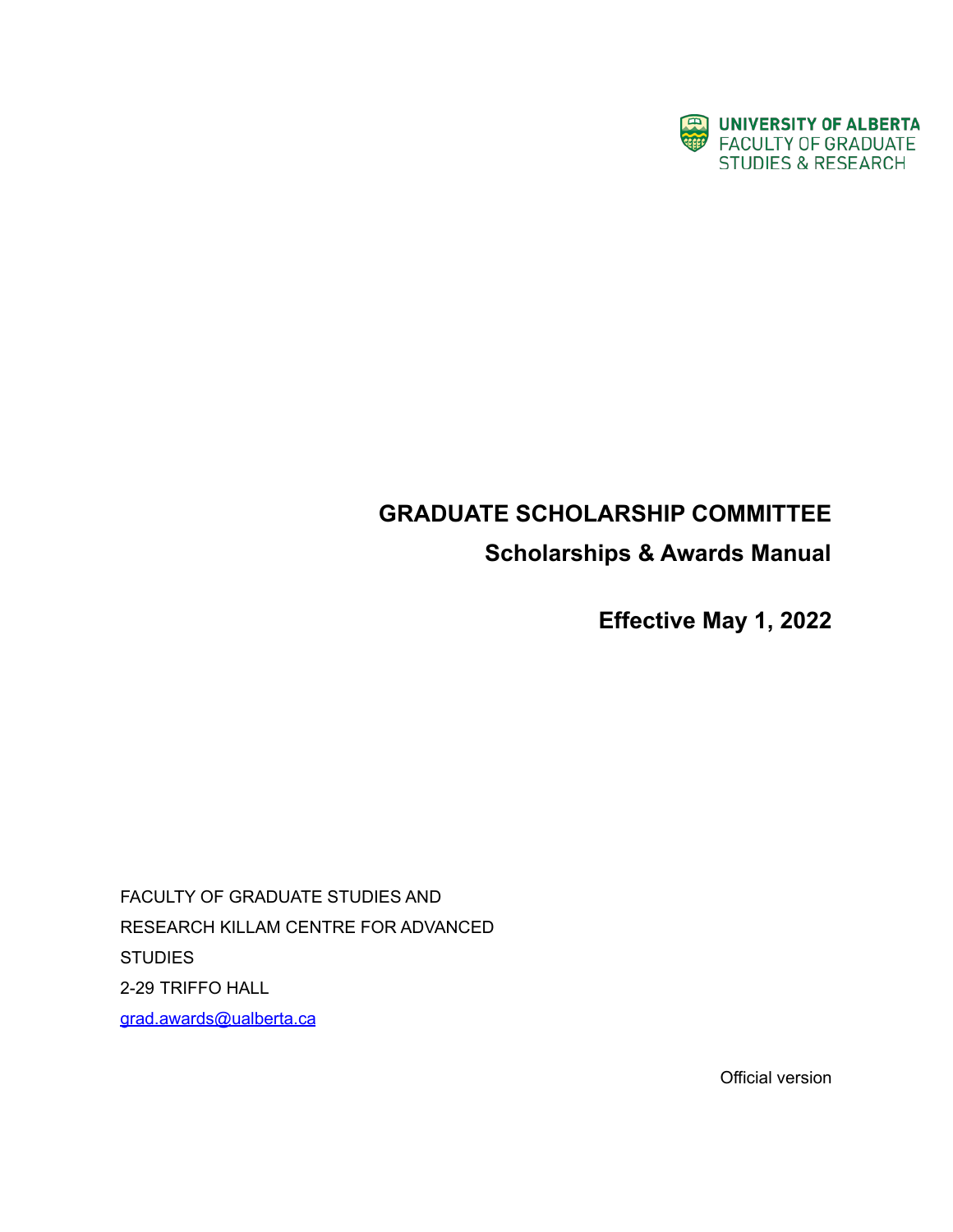# **Contents**

| <b>Introduction</b>                                         | 4              |
|-------------------------------------------------------------|----------------|
| <b>Contact Awards Services:</b>                             | 4              |
| <b>Official Version</b>                                     | 4              |
| <b>Definitions</b>                                          | 4              |
| Scholarships and Fellowships                                | 5              |
| <b>Prizes and Medals</b>                                    | 5              |
| Awards                                                      | 5              |
| Graduate Scholarship Committee (GSC)                        | 5              |
| <b>University Term</b>                                      | 5              |
| Criteria used to Determine Academic Standing                | 5              |
| <b>Honorary Scholarships &amp; Fellowships</b>              | 6              |
| <b>Eligibility</b>                                          | 6              |
| <b>Registration Status</b>                                  | 6              |
| <b>Research Requirement</b>                                 | 6              |
| Graduate Certificate & Diploma Registrants                  | 6              |
| Ineligible Student Categories                               | $\overline{7}$ |
| Years in Program                                            | 7              |
| <b>Payment of Tuition and Fees</b>                          | 7              |
| <b>Concurrent Awards</b>                                    | 7              |
| <b>Employment While Holding an Award</b>                    | 7              |
| Devotion of Hours to Degree                                 | 7              |
| <b>Graduate Assistantships</b>                              | 8              |
| <b>External Granting Agencies</b>                           | 8              |
| <b>Acceptance or Declination of Awards</b>                  | 8              |
| <b>Acceptance Required for Payments</b>                     | 8              |
| Acceptance or Declination Response Deadlines                | 8              |
| <b>Deferrals</b>                                            | 8              |
| Freedom of Information and Protection of Privacy (FOIP) Act | 8              |
| <b>Award Renewals &amp; Progress Reports</b>                | 9              |
| Initiating a Renewal                                        | 9              |
| <b>Renewal Eligibility</b>                                  | 9              |
| Additional Documents or Progress Reports                    | 9              |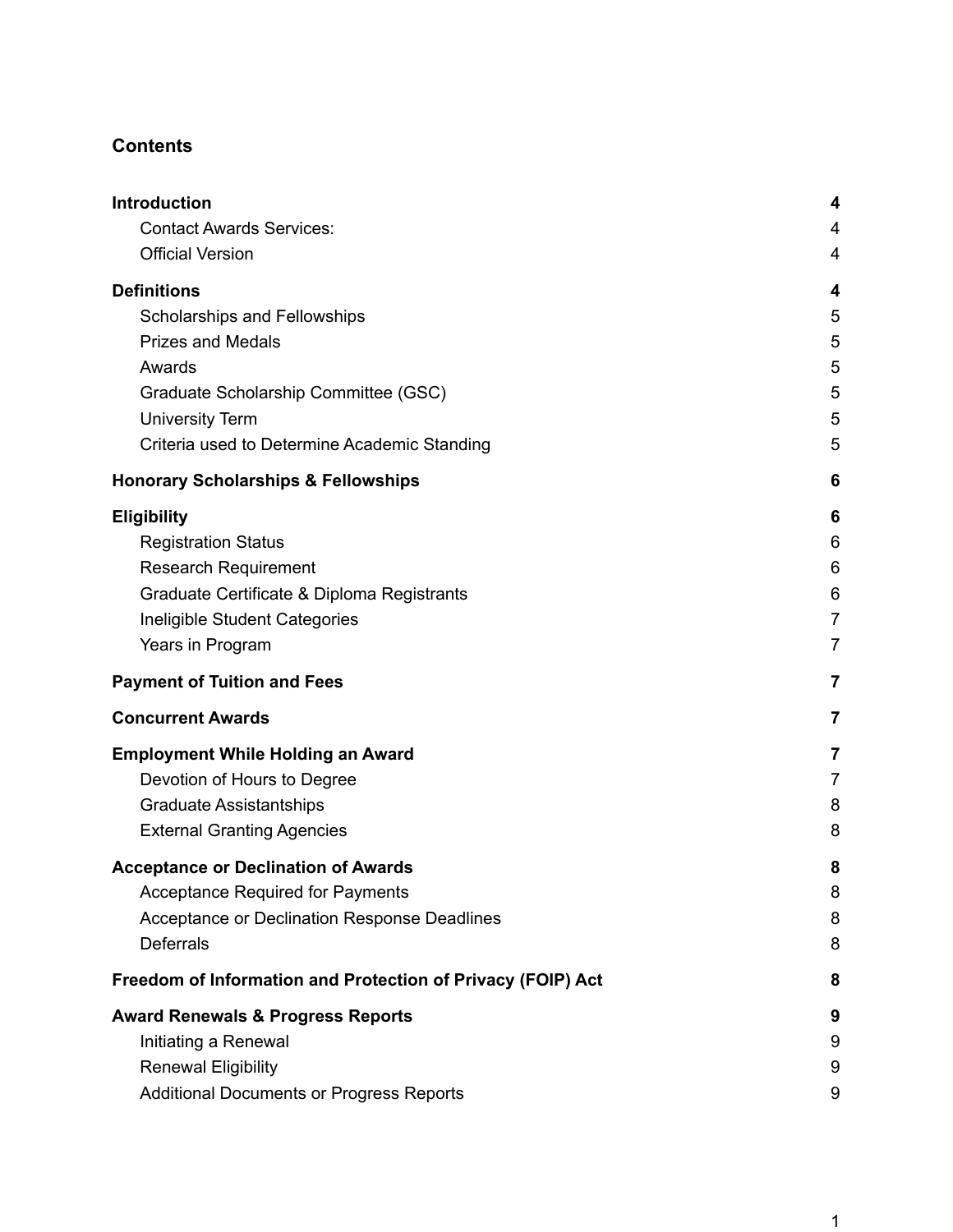| <b>Payment of Awards</b>                                    | 9  |
|-------------------------------------------------------------|----|
| Tenure and Value                                            | 9  |
| <b>Payroll Deadlines</b>                                    | 10 |
| <b>Direct Deposit</b>                                       | 10 |
| <b>Payment Disbursement</b>                                 | 10 |
| <b>Changes to Payment Disbursement</b>                      | 10 |
| <b>Income Tax</b>                                           | 11 |
| <b>Changes Affecting A Student's Award</b>                  | 11 |
| <b>Changes in Student Status</b>                            | 11 |
| <b>Repayment of Funds</b>                                   | 11 |
| <b>Changes to Immigration Status</b>                        | 11 |
| <b>Prizes</b>                                               | 12 |
| <b>Forgiveness Policy</b>                                   | 12 |
| <b>Exceptions and Compelling Circumstances</b>              | 12 |
| <b>Program Completion and Awards</b>                        | 13 |
| <b>Thesis-Based Programs</b>                                | 13 |
| <b>Course-Based Programs</b>                                | 13 |
| <b>Additional Specific Regulations</b>                      | 13 |
| Izaak Walton Killam Memorial Scholarship                    | 13 |
| University of Alberta Graduate Recruitment Scholarship      | 14 |
| <b>Andrew Stewart Memorial Graduate Prize</b>               | 14 |
| University of Alberta Graduate Entrance Scholarship         | 15 |
| Alberta Graduate Excellence Scholarship (AGES)              | 15 |
| President's Doctoral Prize of Distinction (PDPD)            | 16 |
| Walter H Johns (WHJ) Graduate Fellowship                    | 16 |
| <b>FGSR Graduate Travel Awards</b>                          | 17 |
| Departmental and Interdepartmental Awards                   | 17 |
| Friends of the University of Alberta Society Graduate Award | 17 |
| <b>Special Awards</b>                                       | 17 |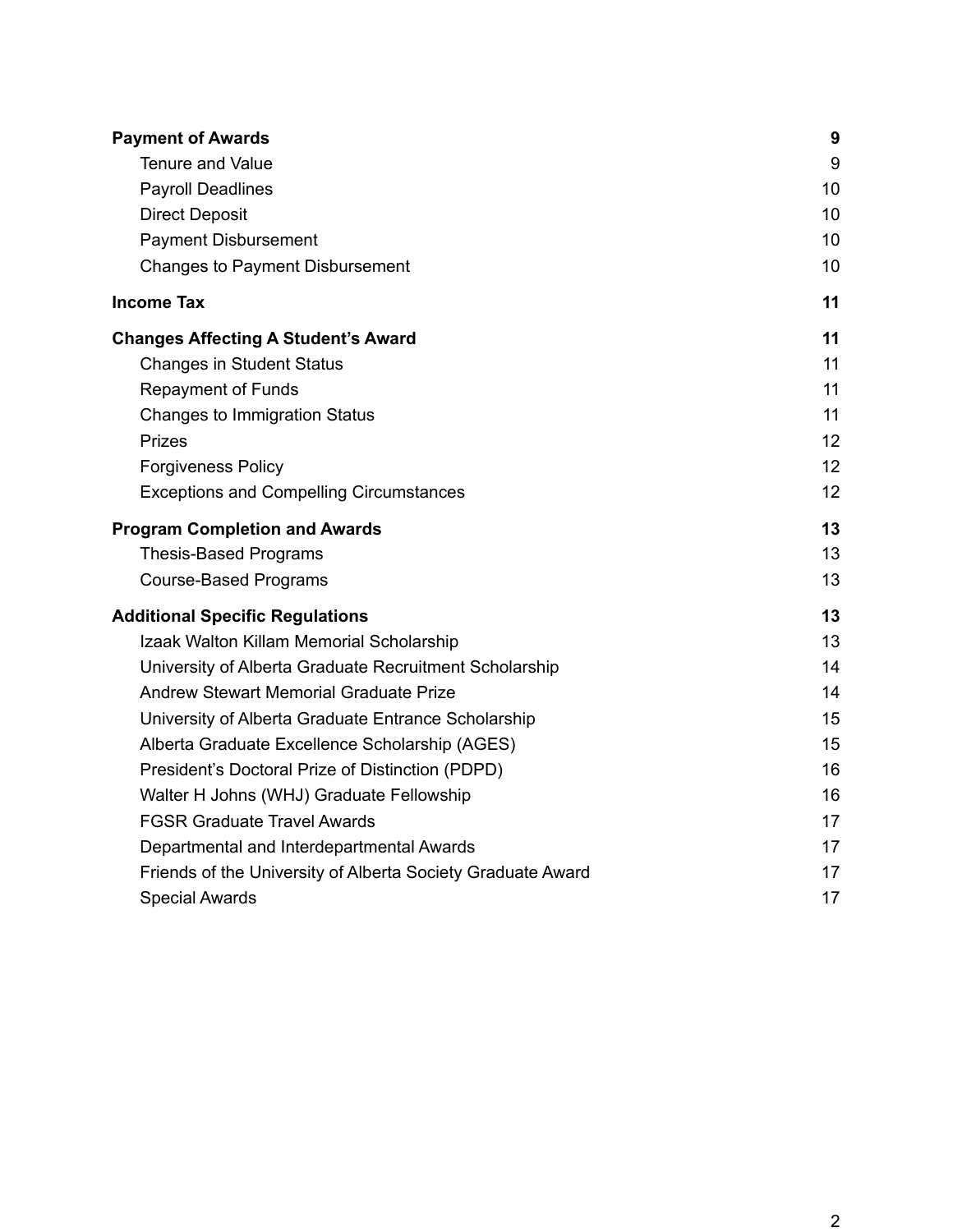#### <span id="page-3-0"></span>**1. Introduction**

The regulations in this manual apply if you have been selected to receive an award administered by the Graduate Scholarship Committee of the University of Alberta (UAlberta). This Manual is updated each year. The regulations and dollar amounts in this Manual are effective for 2022-23 awards and may change in subsequent years.

The information provided is based on the policies of the Graduate Scholarship Committee (GSC) and on the procedures used in the Faculty of Graduate Studies and Research (FGSR) for the management of graduate awards.

The majority of the awards administered by the University of Alberta will be governed solely by the regulations published in this Manual. However, awards from other granting agencies may have published regulations that differ from, or are in addition to, those in this Manual.

For regulations regarding specific awards administered by the Graduate Scholarship Committee, please refer to [Section](#page-12-3) 15.

More information can be found at the FGSR awards [website](https://www.ualberta.ca/graduate-studies/awards-and-funding).

If after reading this Manual you still have questions related to your University of Alberta graduate award, please contact Award Services.

#### <span id="page-3-1"></span>**Contact Awards Services:**

Email: [grad.awards@ualberta.ca](mailto:grad.awards@ualberta.ca) Local Telephone number: 780-492-9460 \*Toll-free telephone number: 1-800-758-7136

#### <span id="page-3-2"></span>**Official Version**

Once a document has been published on the **FGSR website**, the only official copy of that document is the online version. The material can be printed if necessary, but the printout should be considered an unofficial copy. Before using printed material in any capacity, users should always check the online system again to ensure that they have the latest version of the material.

Unless explicitly stated otherwise in the terms of reference or offer letter for your award, the following definitions and regulations will apply:

# <span id="page-3-3"></span>**2. Definitions**

Any Scholarships, Fellowships, Prizes, Medals or Awards administered by the Graduate Scholarship Committee of the University of Alberta will be referred to as "awards".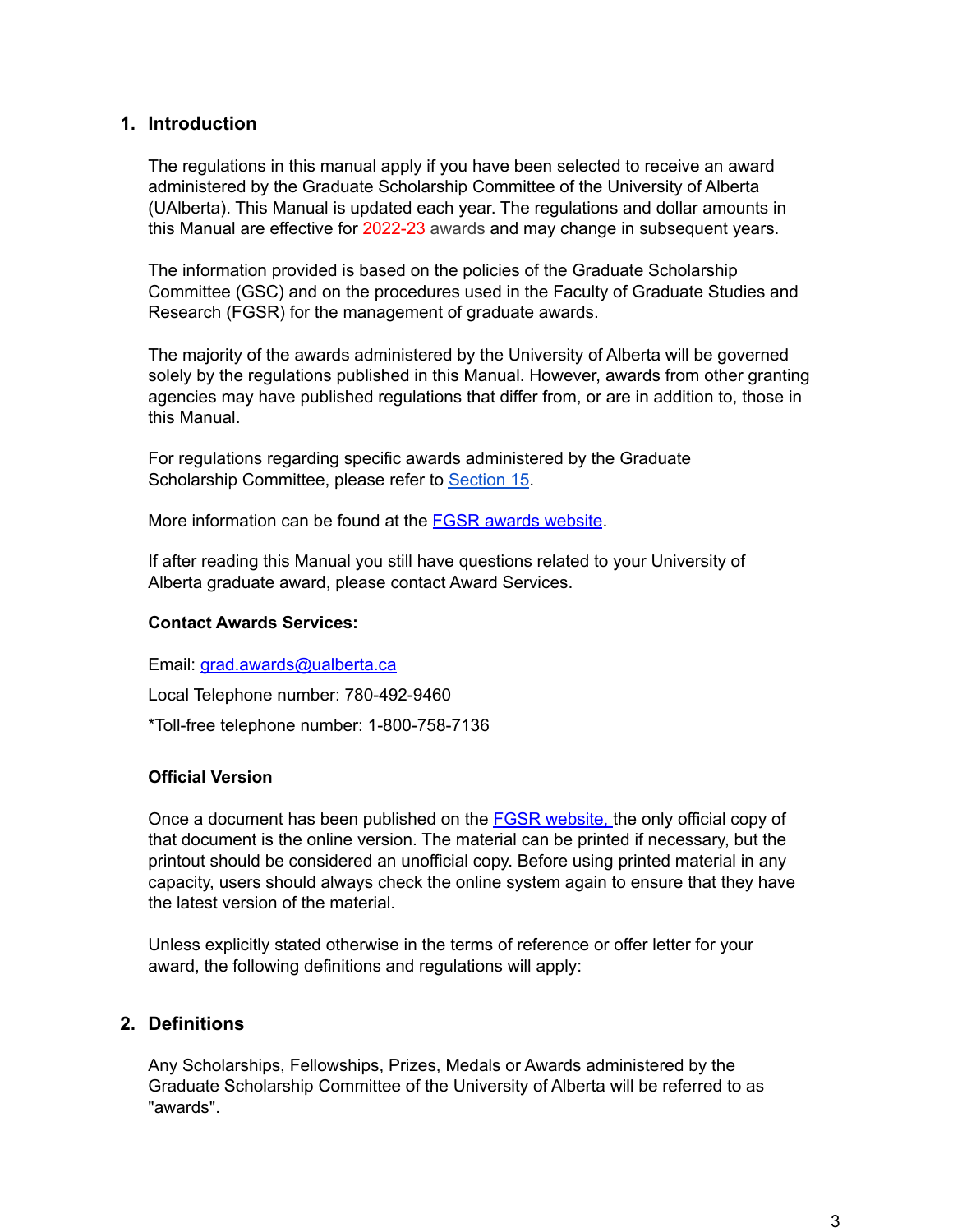#### <span id="page-4-0"></span>**2.1 Scholarships and Fellowships**

Scholarships and Fellowships are intended to support future work and can only be awarded to students with first-class academic standing (equivalent to a grade point average of 3.5 or greater on the University of Alberta grading scale); additional selection criteria may be considered. Scholarships and Fellowships are awarded competitively. ALL graded courses (extra to degree, transfer credit, exchange) are included in GPA calculation.

#### <span id="page-4-1"></span>**2.2 Prizes and Medals**

Prizes and medals recognize past accomplishments and are not intended to support future work.

#### <span id="page-4-2"></span>**2.3 Awards**

Generally, awards are intended to support future work and are awarded competitively to students with satisfactory academic standing (equivalent to a grade point average of 3.0 or greater for awards offered to students newly admitted to a graduate degree program or a grade point average of 2.7 or greater for awards offered to students continuing in a graduate program); additional selection criteria may be considered, and may include financial need.

#### <span id="page-4-3"></span>**2.4 Graduate Scholarship Committee (GSC)**

A standing committee of the Council of the Faculty of Graduate Studies and Research (FGSR), the GSC administers and adjudicates the various awards competitions, approves new awards, and develops policy for graduate awards managed by the University of Alberta. The information in this Handbook is based on policies approved by the Graduate Scholarship Committee. The GSC is chaired by the Dean of the Faculty of Graduate Studies and Research or designate. More information on the GSC is posted on the FGSR website.

#### <span id="page-4-4"></span>**2.5 University Term**

"University Terms" means the three terms in the academic year (i.e., Fall Term (September 1 to December 31); Winter Term (January 1 to April 30); and Spring/Summer Term (May 1 to August 31).

#### <span id="page-4-5"></span>**2.6 Criteria used to Determine Academic Standing**

The [University](https://www.ualberta.ca/equity-diversity-inclusivity/about/strategic-plan-for-edi/index.html) of Alberta Equity Diversity and Inclusion Strategic Plan sets out a commitment to provide equitable access for students to scholarly opportunities and to address barriers to inclusion and success. Under this umbrella, the FGSR is committed to the equitable adjudication of all graduate scholarship applications. This is done by evaluating academic achievement in a manner appropriate to graduate students that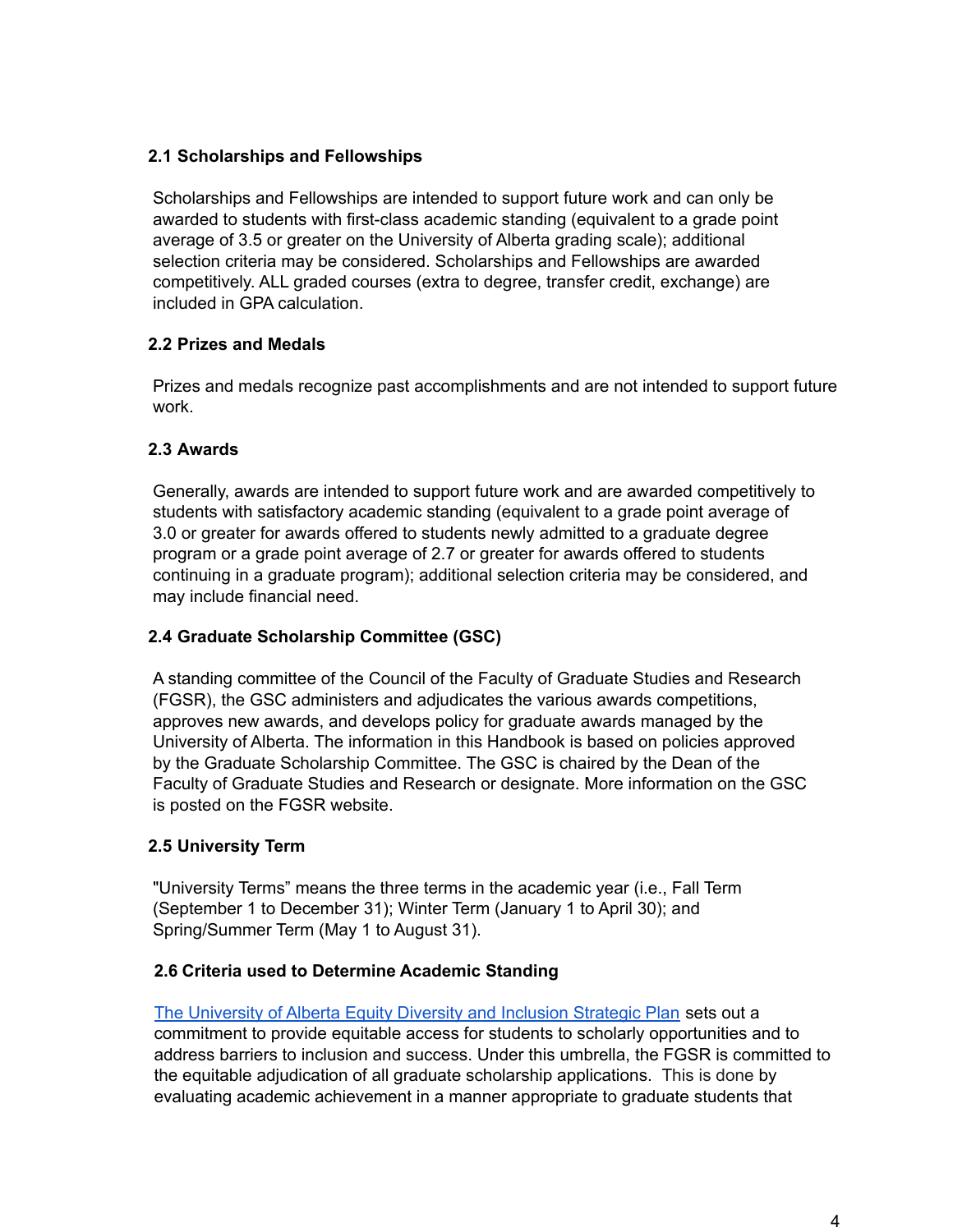includes consideration not only of previous education, GPA and course work, but also research training, contribution and significance, and the impact of lived experiences on individuals and communities. The adjudication processes take into account graduate program types, a student's time in program, fundamental differences in approaches and contributions between research fields, and unique individual experiences that affect a student's success and the impact they have on society. The aim is to review graduate scholarship applications in a manner that is inclusive of all programs, research areas, and individuals and in so doing to remove barriers to diversity in our graduate student award recipients.

# <span id="page-5-0"></span>**3. Honorary Scholarships & Fellowships**

Students are encouraged to accept external awards offered to them, as doing so will not adversely affect their University of Alberta award, unless otherwise stated in [Section](#page-12-3) [15](#page-12-3). Some University of Alberta graduate awards can be held in some form together with specific external awards. In some cases, the University of Alberta award is then designated as being an Honorary award, and its value, if greater than the value of the external award, may be reduced by the value of the external award. See [Section](#page-12-3) 15 for the specifics. Honorary scholarships are noted on a students' transcript.

# <span id="page-5-1"></span>**4. Eligibility**

#### <span id="page-5-2"></span>**4.1 Registration Status**

*• Part-time*

Part-time students are not typically eligible, unless specified in the terms of reference for the award. If a student is selected as the recipient of one of the limited number of department-specific awards for which part-time students are eligible, the student is required to register either part-time or full-time in each term for the duration of the award.

*• Full-time*

Full-time students are required to be registered full-time in each Fall and Winter term.

#### <span id="page-5-3"></span>**4.2 Research Requirement**

Unless otherwise indicated in the terms of reference or eligibility description for a scholarship, award or prize, applicants must be engaged in a graduate degree program with a significant, independent research component that results in a peer reviewed research output (for example a thesis, dissertation, publication, performance, recital, or exhibit) that is a required part of the graduate program.

#### <span id="page-5-4"></span>**4.3 Graduate Certificate & Diploma Registrants**

Students registered in Graduate Certificate and Diploma programs are not typically eligible, unless specified in the terms of reference for the award. If a student is selected as the recipient of one of the limited number of awards for which Graduate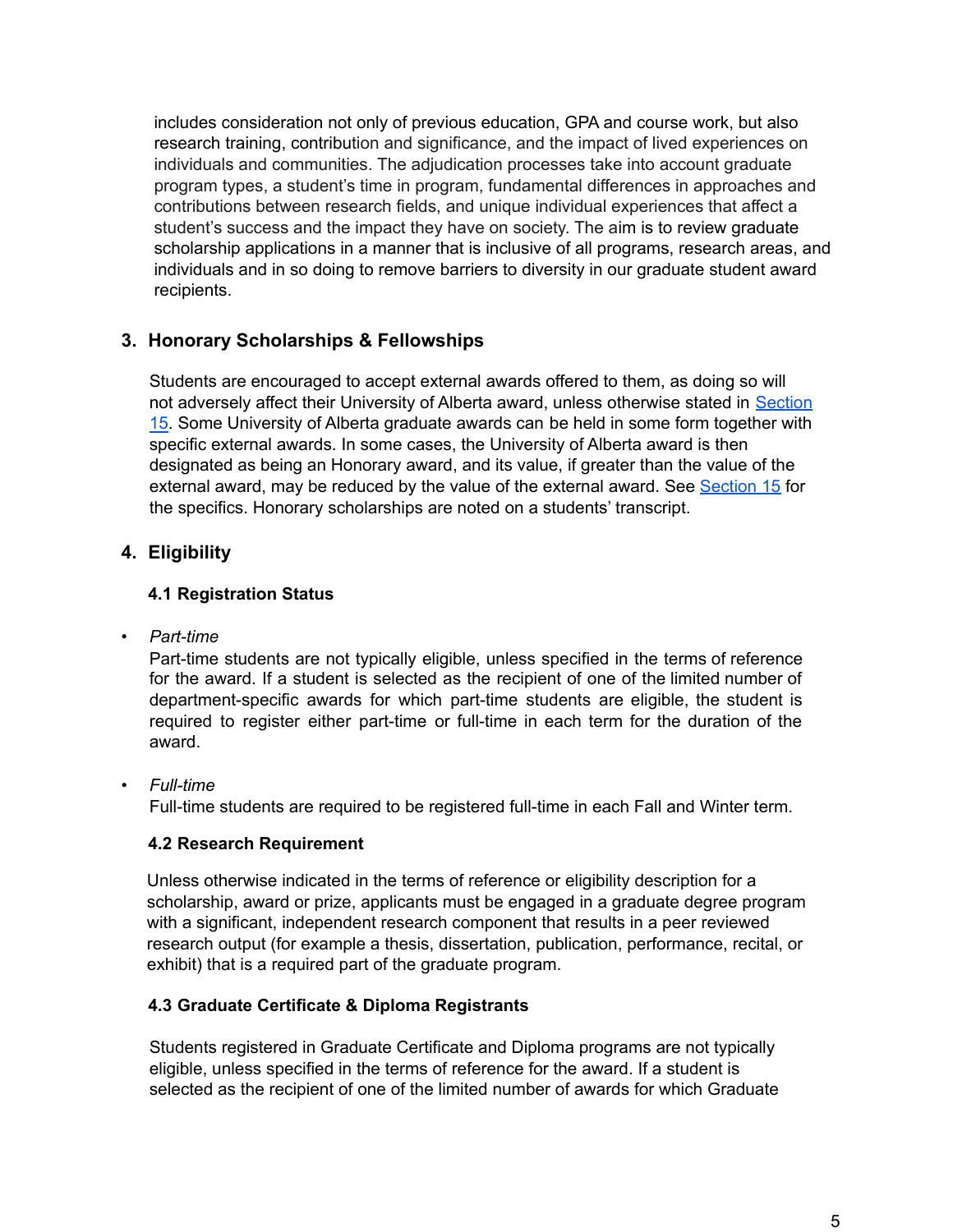Certificate and Diploma students are eligible, the student is required to register in each term for the duration of the award.

#### <span id="page-6-0"></span>**4.4 Ineligible Student Categories**

Qualifying students, special students, students on academic probation, and visiting students are not eligible to hold FGSR-administered awards, unless specified in the terms of reference for the award.

#### <span id="page-6-1"></span>**4.5 Years in Program**

Unless otherwise stated in [Section](#page-12-3) 15 or specified in the terms of reference for the award, applicants registered in master's programs are eligible to hold awards during the first four years of their program. Applicants in doctoral programs are eligible to hold awards during the first six years of their program.

# <span id="page-6-2"></span>**5. Payment of Tuition and Fees**

Unless otherwise stated in **[Section](#page-12-3) 15**, the students are responsible for paying their tuition and [related](https://www.ualberta.ca/graduate-studies/current-students/tuition-and-fees) fees directly to Financial Services. Tuition cannot be deducted from the award stipend.

#### <span id="page-6-3"></span>**6. Concurrent Awards**

#### *• University of Alberta Awards*

A student may hold any number of University of Alberta awards (unless specified in the terms of the award) concurrently and at full value, except for certain combinations of awards as noted in [Section](#page-12-3) 3 and Section 15.

#### *• External Awards*

The Graduate Scholarship Committee does not limit the number or total value of external awards that a student may hold. However, the external agencies for these awards may have their own restrictions. A student should consult the external agencies directly for their policies.

#### <span id="page-6-4"></span>**7. Employment While Holding an Award**

#### <span id="page-6-5"></span>**7.1 Devotion of Hours to Degree**

A student is expected to devote most of their working time to completion of their graduate degree. Before accepting employment, for example, a graduate assistantship, first a student should discuss this action with, and receive consent from, the supervisor and department to ensure the total workload is compatible with the expected activities as a full-time graduate student and award holder. Graduate students who work under the CAST [agreement](http://www.hrs.ualberta.ca/MyEmployment/Agreements.aspx) are treated as graduate assistants for matters related to awards.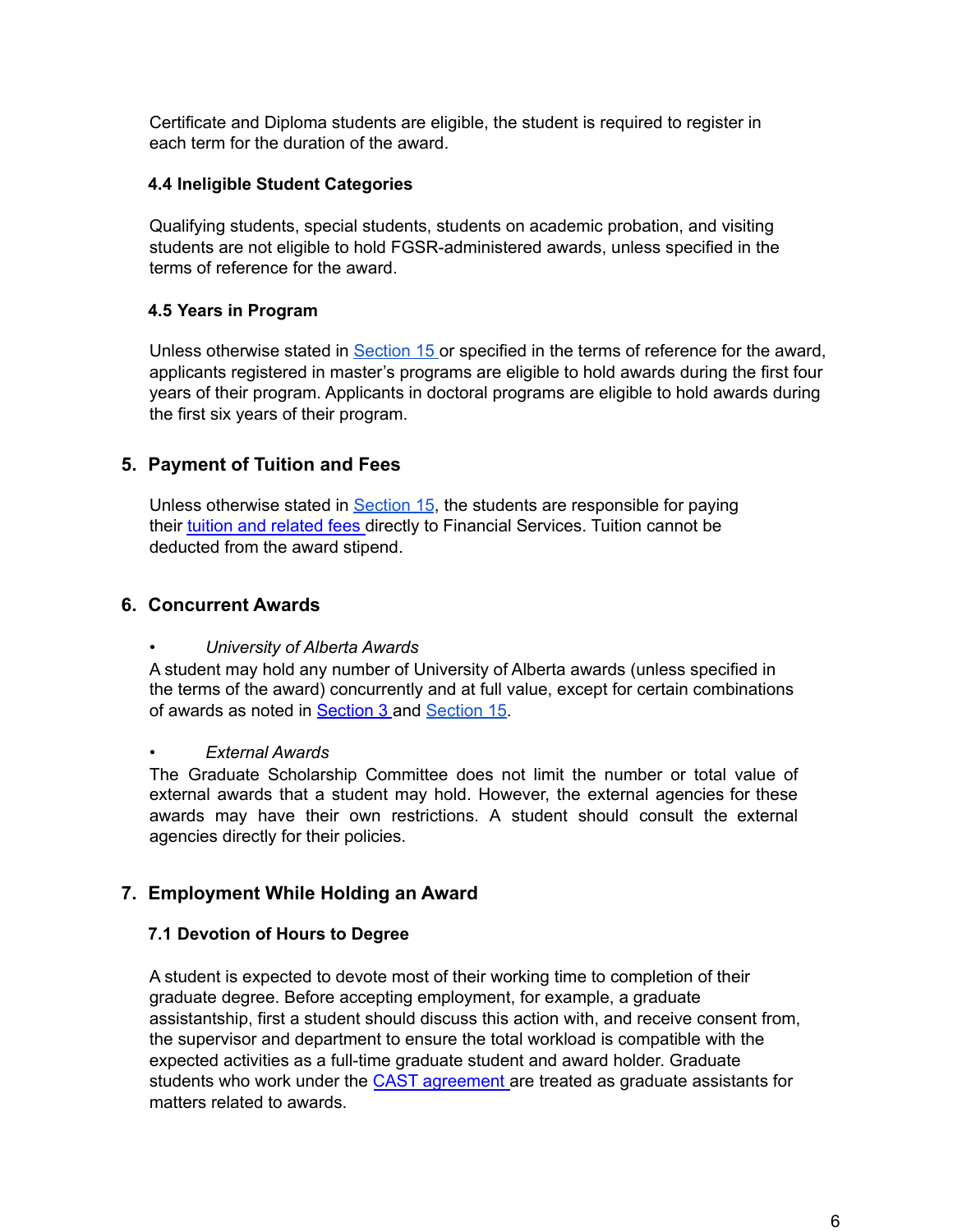#### <span id="page-7-0"></span>**7.2 Graduate Assistantships**

If a student accepts awards from any source, and the regulations for the award(s) and the department permit, the student may hold a graduate (teaching or research) assistantship at any point in the duration of the award(s) (please also refer to Sections [7.1](#page-6-5) and [7.3](#page-7-1)). Certain University of Alberta awards stipulate or restrict the graduate assistantship duties a student may perform. No decisions regarding assistantship appointments or their payment are made by FGSR; Students are advised to contact their department or Human [Resource](http://www.hrs.ualberta.ca/) Services with questions. For additional information contact the Graduate Student Association (GSA).

#### <span id="page-7-1"></span>**7.3 External Granting Agencies**

External granting agencies may restrict the number of hours of employment permitted. Students should consult the external agencies directly for their policies in this regard.Accepting or Declining an Award

#### <span id="page-7-2"></span>**8. Acceptance or Declination of Awards**

#### <span id="page-7-3"></span>**8.1 Acceptance Required for Payments**

Unless a student is offered an award that does not require acceptance, the student is required to accept the award offered in order to receive payments. To view the status of the award offer, the student should login to the Awards GSMS Portal. Instructions are available on [FGSR's](https://www.ualberta.ca/graduate-studies/awards-and-funding/award-resources) website.

#### <span id="page-7-4"></span>**8.2 Acceptance or Declination Response Deadlines**

A status of "Offer Made" will be present in the online Award Applications panel if an offer has been made to the applicant. The applicant may accept or decline the offer online after reviewing the status letter and this Manual.

The letter of offer includes a deadline for acceptance/declination (30 days from the date of the letter of offer). If FGSR does not hear from the applicant by the date stipulated in that letter, the award cannot be guaranteed beyond the deadline and it may be offered to another eligible student.

#### <span id="page-7-5"></span>**8.3 Deferrals**

If an applicant accepts an award but wishes to defer the date the award begins due to a program deferral or approved leave of absence, the applicant must notify FGSR Award Services and the graduate department with the details of the specific case. These situations are dealt with on a case-by-case basis and the offer may be subject to expiration. To notify FGSR Award Services directly, the applicant may email (grad.awards@ualberta.ca), phone, or send a message through the online Awards GSMS Portal by selecting the relevant award and clicking the Action "Send Request".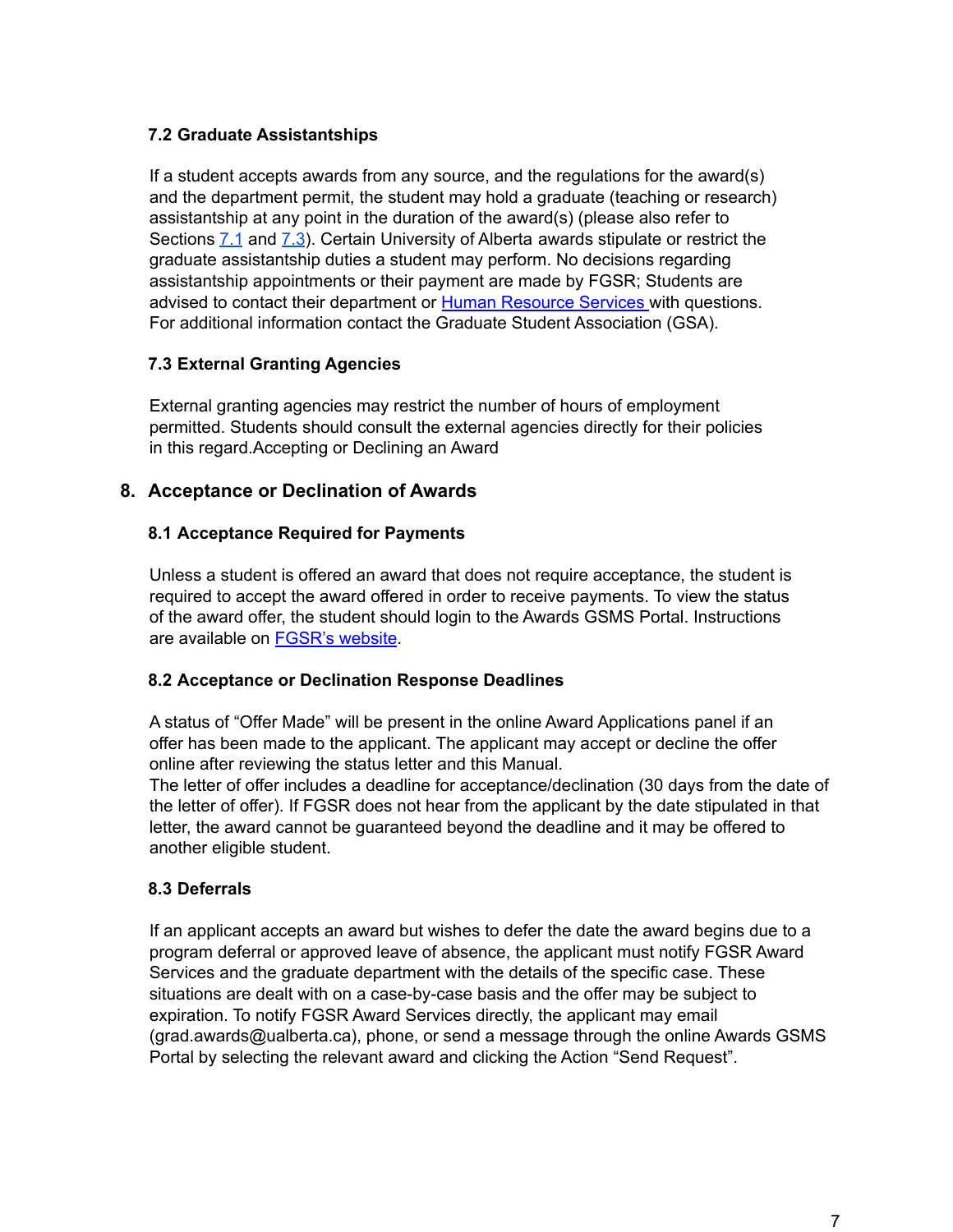# <span id="page-8-0"></span>**9. Freedom of Information and Protection of Privacy (FOIP) Act**

Acceptance of an award administered through the FGSR indicates that the applicant understands that certain elements of the personal information may be shared for publicity or reporting purposes with the broader University community, the public (e.g. the University website) or certain agencies. Any collection or sharing of information is conducted under the authority of Section 33(c) of Alberta's FOIP Act for authorized purposes including admission and registration; administration of records, scholarships and awards, student services; and university planning and research. Students' personal information may be disclosed to academic and administrative units according to university policy, federal and provincial reporting requirements, data sharing agreements with student governance associations, and to contracted or public health care providers as required. For details on the use and disclosure of this information call the Faculty of Graduate Studies and Research at 780-492-3499 or see <http://www.ipo.ualberta.ca/>

# <span id="page-8-1"></span>**10. Award Renewals & Progress Reports**

# <span id="page-8-2"></span>**10.1 Initiating a Renewal**

If the graduate award is renewable and to ensure there is no disruption to a student's payments, it is the student's responsibility to initiate payment for the renewal year by logging into the Awards GSMS Portal at least 6 weeks before the start of the renewal year (instructions are available on FGSR's website). Any awards with the status "Awaiting Renewal" will be present in the online My Awards panel. If eligible for renewal, authorization will be provided by the FGSR and may include changes to the award value, status or duration.

# <span id="page-8-3"></span>**10.2 Renewal Eligibility**

To be eligible for renewal of a graduate scholarship, First Class academic standing (equivalent to a grade point average of 3.5 or greater) must be maintained, unless the terms of reference for the specific award indicate otherwise. All courses (extra to degree, transfer credit, exchange) are included in GPA calculation.

To be eligible for renewal of a graduate award, satisfactory academic standing (equivalent to 3.0) must be maintained, unless the terms of reference for the specific award indicate otherwise. All courses (extra to degree, transfer credit, exchange) are included in GPA calculation.

#### <span id="page-8-4"></span>**10.3 Additional Documents or Progress Reports**

Renewals may require additional documentation or progress reports as required by the terms of the award. Applicants are asked to follow all instructions on the GSMS website to ensure they have submitted all the required documentation.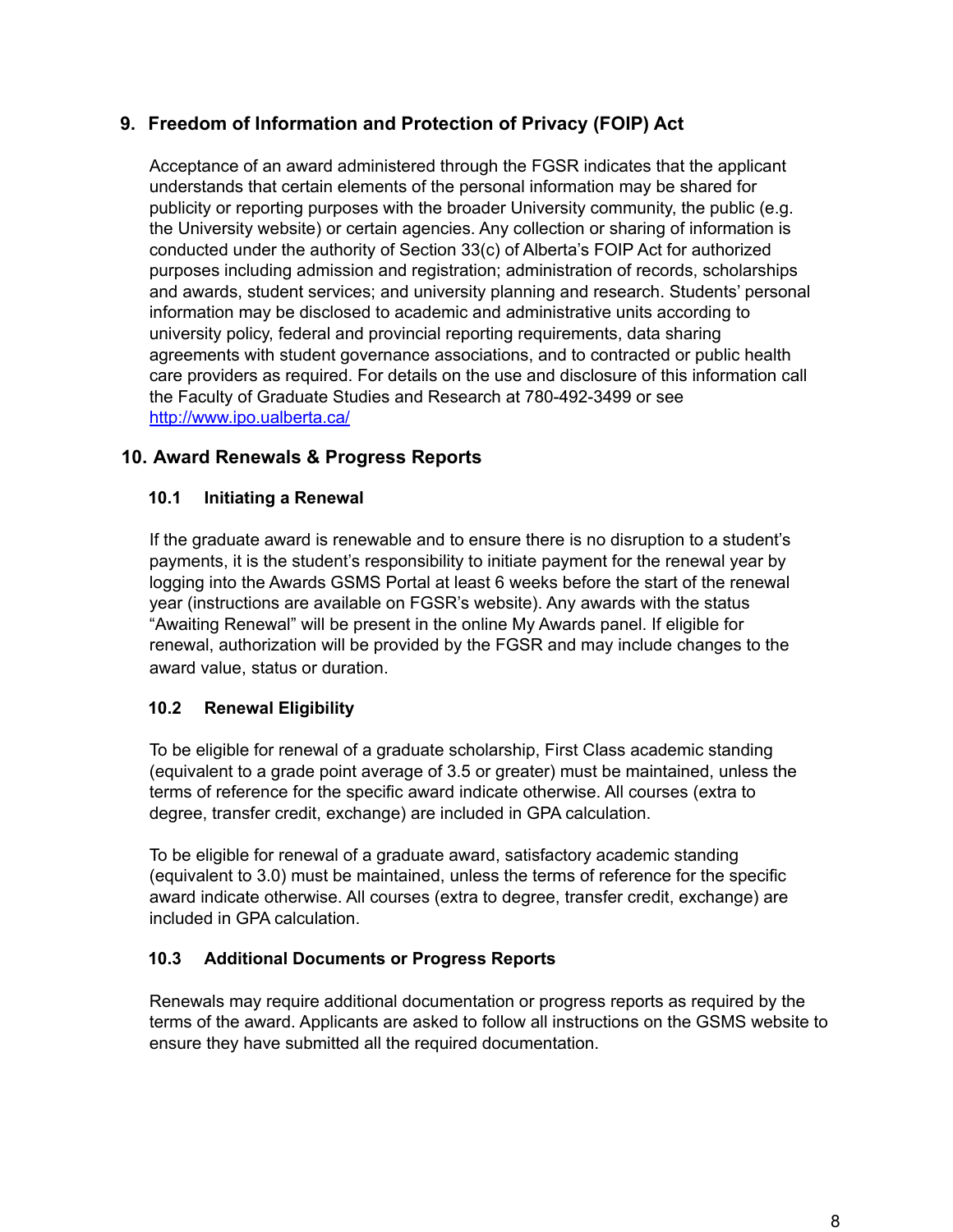# <span id="page-9-0"></span>**11.Payment of Awards**

#### <span id="page-9-1"></span>**11.1 Tenure and Value**

The duration and value of an award are outlined in the letter of offer, available in the GSMS Awards Portal.

# <span id="page-9-2"></span>**11.2 Payroll Deadlines**

In order to ensure timely payment, acceptance must be received in FGSR well before the payroll deadline date of the relevant semi-monthly pay period, as defined by Payroll Operations, in which award payments are expected to begin ( see the Payroll Operations payment [schedule](https://www.ualberta.ca/human-resource-services/managing-administration/employment-benefits-and-pay-administration/pay-period-schedules.html) for details on pay dates).

#### <span id="page-9-3"></span>**11.3 Direct Deposit**

Payment of awards is processed by direct deposit to the applicant's personal Canadian bank account. The applicant must set up direct deposit in order to receive payment. Applicants can set up and manage their Direct [Deposit](https://www.ualberta.ca/faculty-and-staff/pay-tax-information/direct-deposit) on-line in [BearTracks.](https://www.beartracks.ualberta.ca/) Additional information is available on the Human [Resource](https://www.ualberta.ca/human-resource-services/index.html) Services website.

# <span id="page-9-4"></span>**11.4 Payment Disbursement**

Award payments are made in arrears:

• Awards valued up to and including \$6,000 are paid in a one-time payment, within the time frame noted on the offer letter.

• Awards valued over \$6,000 up to and including \$11,999.99 are typically paid in two equal lump sums, usually at the beginning of each of two successive university terms, after confirmation of full-time registration (if required). Such awards may have their second installment canceled after the first term, if the requirements of the award are no longer met.

• Awards valued at \$12,000 and over will be paid in equal semi-monthly installments in accordance with Payroll [Operations'](https://www.ualberta.ca/human-resource-services/managing-administration/employment-benefits-and-pay-administration/pay-period-schedules.html) semi-monthly pay dates over a 12 month period. Such awards may have their remaining instalments canceled if the requirements of the award are no longer met.

Some awards payments may not follow the schedule outlined above for reasons which may include specific payment structure dictated by an external agency. Students are encouraged to check [Section](#page-12-3) 15 for additional regulations, and/or review the terms of reference of the award.

#### <span id="page-9-5"></span>**11.5 Changes to Payment Disbursement**

It is not possible to change the method and timing of payments. As noted in [Section](#page-6-2) 5,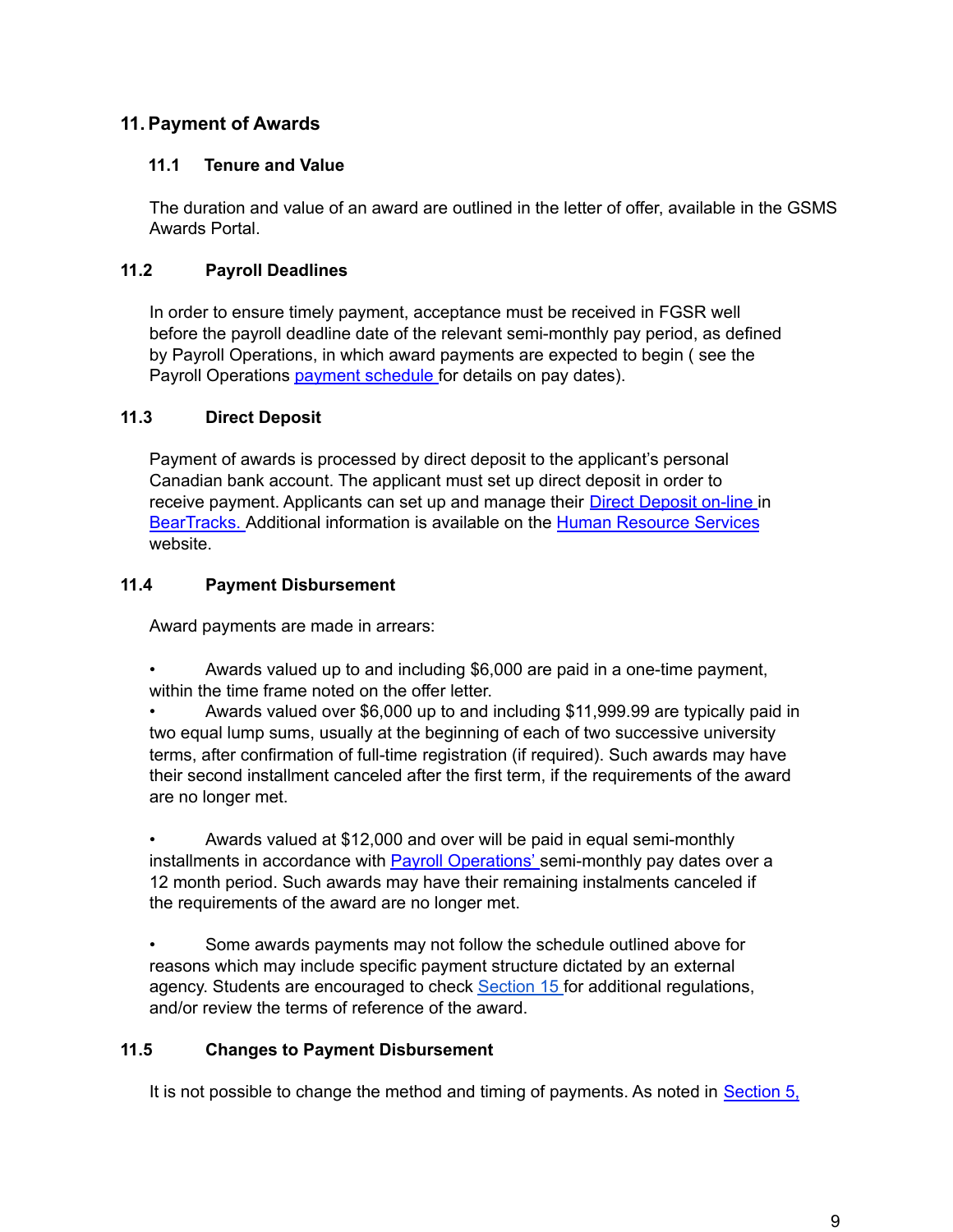unless otherwise stated in [Section](#page-12-3) 15, the student is responsible for paying his/her tuition and related fees directly to Financial Services. A student's tuition cannot be deducted from the award stipend.

# <span id="page-10-0"></span>**12. Income Tax**

Currently, most awards income is non-taxable, though the Canada [Revenue](http://www.cra-arc.gc.ca/menu-eng.html) Agency regulations and Income Tax Act are subject to change at any time; students are to contact the CRA with questions about any income tax payable from award income (CRA Individual income tax enquiries: 1-800-959-8281).

# <span id="page-10-1"></span>**13.Changes Affecting A Student's Award**

It is the students' responsibility to notify FGSR in writing (grad.awards@ualberta.ca) or through the FGSR Awards GSMS Portal of any changes that will affect their registration, immigration, student or employment status, or affect the assessment of the international differential fee. Depending on the situation, the value of the award may be prorated or the award may be terminated.

# <span id="page-10-2"></span>**13.1 Changes in Student Status**

If a change to the student status makes the student ineligible to hold all or some specific portion of the award, any award funding that the student is ineligible to hold will be terminated on the date the change to the program is effective. A student may be required to repay all, or a portion of, the award stipend (including any tuition and fees paid on the student's behalf). Students are encouraged to familiarize themselves with the guidelines of our "Forgiveness Policy" [\(Section](#page-11-1) 13.5). Changes affecting an award may include:

- Being placed on academic probation;
- Withdrawing from the program, being required to withdraw;
- Change in registration from full-time to part-time status;
- Change in program;
- Not being registered;
- Accepting another award that precludes holding concurrent awards;
- Change in employment status

#### <span id="page-10-3"></span>**13.2 Repayment of Funds**

If for any reason a student continues to accept award funds in excess of amounts forgiven under [Section](#page-11-1) 13.5 after they become ineligible for the award, or if the value of the award is prorated, the student will be required to reimburse the University of Alberta.

#### <span id="page-10-4"></span>**13.3 Changes to Immigration Status**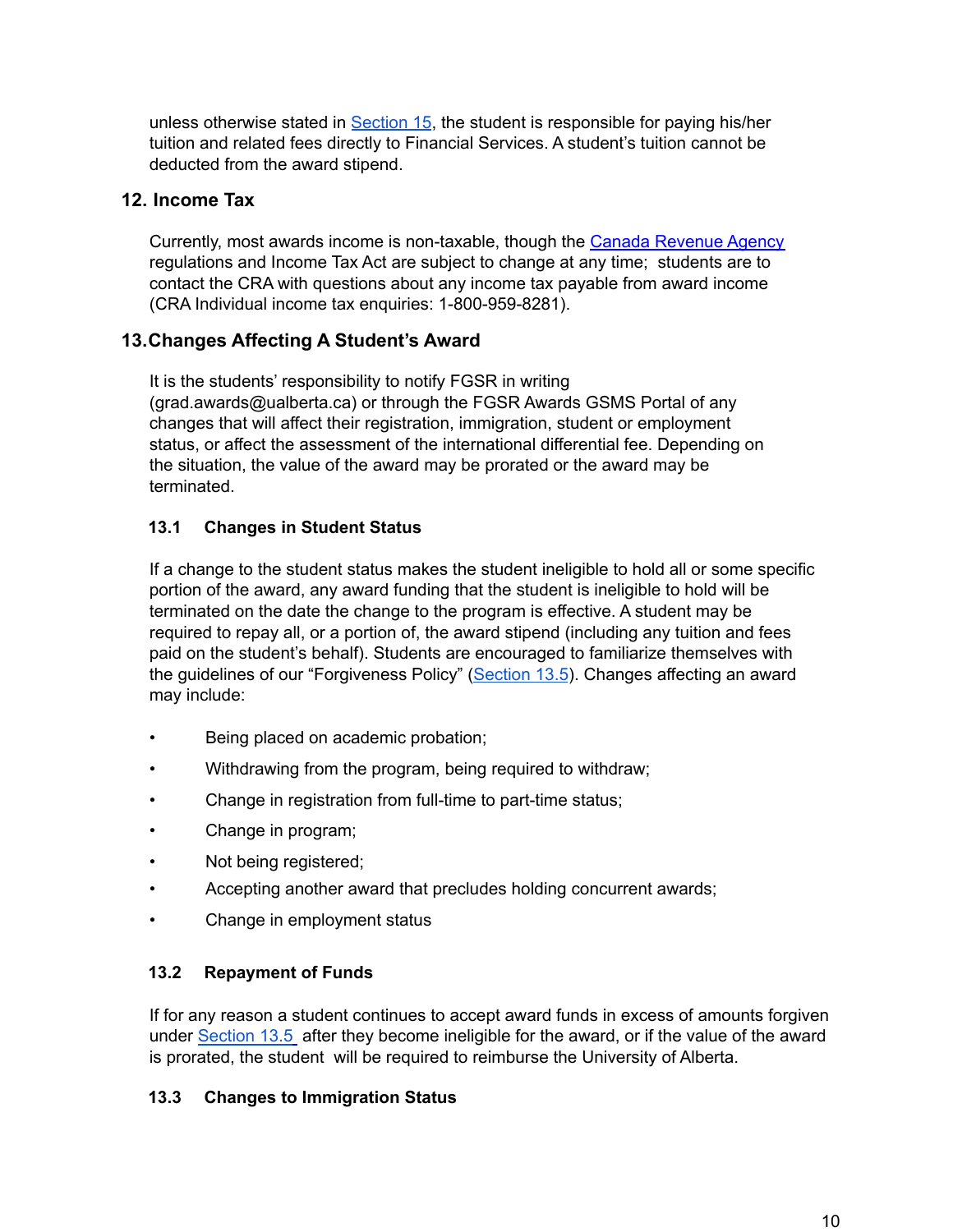If the student's immigration status changes and the student is no longer required to pay the international differential fee, or if the student holds an award that provides payment of [tuition](http://uofa.ualberta.ca/graduate-studies/current-students/tuition-and-fees) and fees, the student may be required to repay all or a portion of the tuition and fees paid on the student's behalf or any payments the student has received for a tuition and fees component.

# <span id="page-11-0"></span>**13.4 Prizes**

Prizes are awarded in recognition of past accomplishments. With the exception of the President's Doctoral Prize of Distinction (PDPD – see [Section](#page-15-0) 15.6), a student will not be required to return any portion of the prize monies received should the student's enrolment status change.

# <span id="page-11-1"></span>**13.5 Forgiveness Policy**

In the event of a change to the student's status affecting the student's eligibility to hold an award, and unless otherwise stipulated by an external funding agency or by the terms of reference of an award, FGSR will not pursue a refund of award monies paid to the following situations:

- For an award valued at or under \$6,000, FGSR will not pursue a refund of award monies paid to the student.
- For awards valued over \$6,000 up to and including \$11,999.99, if the student has been paid for a university term in which the student registered, then FGSR will not pursue a refund of award monies paid to the student, but will withhold the second half of the award if the student does not register for the following university term.
- For awards valued at \$12,000 and over, FGSR will terminate semi-monthly installments based on the date the status change is effective.

This policy is enforced at the sole discretion of FGSR and may change at any time, without notice

# <span id="page-11-2"></span>**13.6 Exceptions and Compelling Circumstances**

Under certain compelling circumstances, exceptions to the rules in this Section may be approved by the Dean, FGSR (or designate). Compelling circumstances include unanticipated events unrelated to the academic program that could not have been avoided, such as medical emergencies, compassionate leave, or unique program requirements. The department should submit a written request to FGSR Award Services at [grad.awards@ualberta.ca.](mailto:grad.awards@ualberta.ca)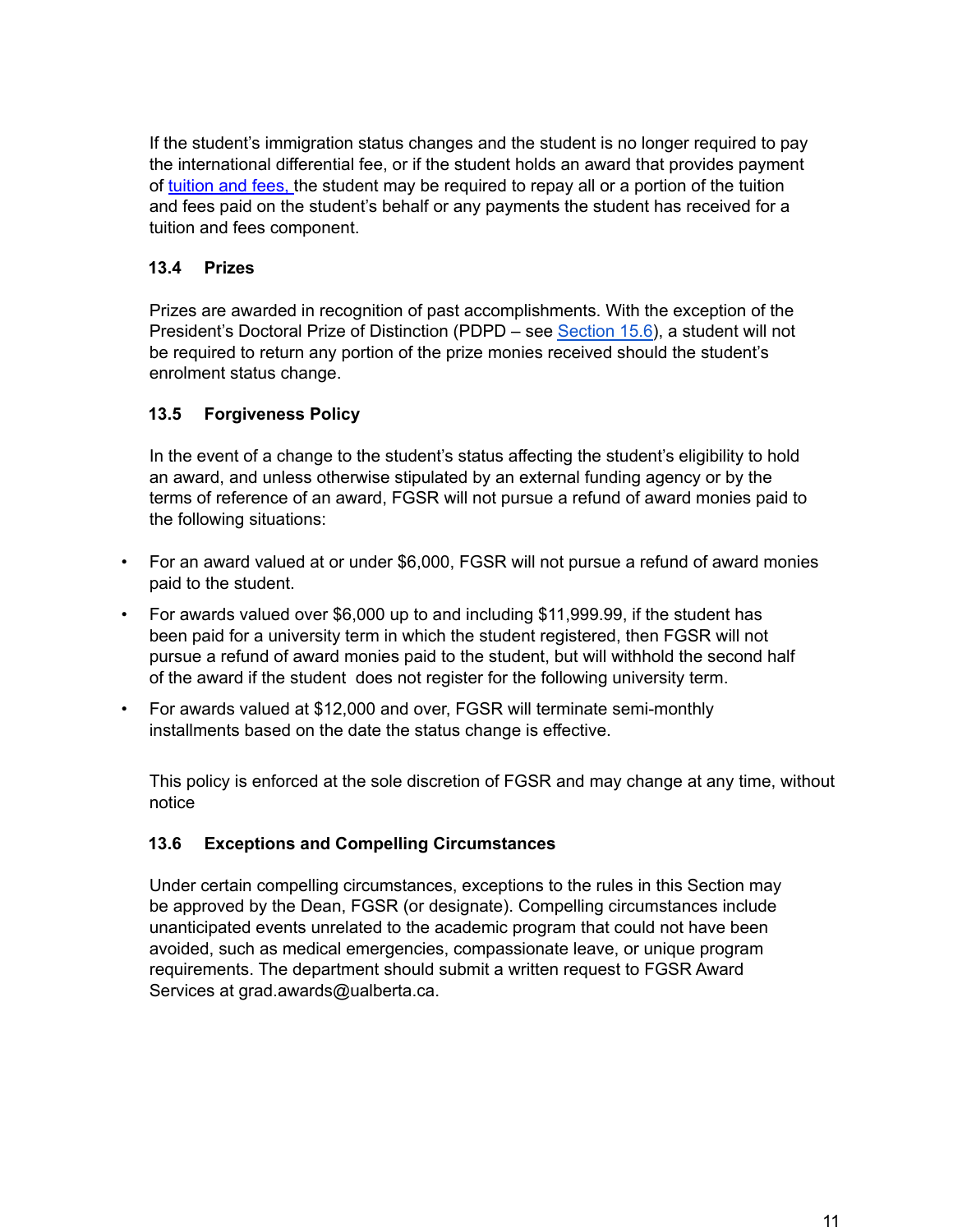# <span id="page-12-0"></span>**14. Program Completion and Awards**

#### <span id="page-12-1"></span>**14.1 Thesis-Based Programs**

For thesis-based programs, payment of awards will be terminated:

• For awards paid semi-monthly - at the end of the month following the month in which FGSR receives the Thesis Approval/Program Completion form. Tri-Council Awards will be terminated due to the completion of degree requirements. FGSR will follow Tri-Council regulations and FGSR's end-of- program registration deadlines re: submission of the Thesis Approval/Program Completion form to terminate Tri-Council award payments.

• For awards paid in one or two installments - the installment will be canceled if there is no registration in the university term in which it was scheduled to be paid.

# <span id="page-12-2"></span>**14.2 Course-Based Programs**

For course-based programs, payment of awards will be terminated at the end of the month following the month in which FGSR receives the Report of Completion of Course-based Master's Degree form. If a student has completed all coursework and is not required to register in a Fall/Winter term in which the student holds an award, the student may be allowed to continue holding the award if FGSR receives a confirmation from your department that the student is working on their program while not registered. Tri-Council Awards will be terminated due to the completion of degree requirements. FGSR will follow Tri-Council regulations and FGSR's end-of-program registration deadlines.

# <span id="page-12-4"></span><span id="page-12-3"></span>**15. Additional Specific Regulations**

#### **15.1 Izaak Walton Killam Memorial Scholarship**

**15.1.1** The scholarship is offered to students registered full-time in a doctoral program. The award may begin either May 1st or September 1st. The award is valued at \$45,000 for 12 months and it is renewable for a second 12-month period provided all renewal conditions, including first-class standing are met (refer to [Section](#page-4-0) 2.1).

**15.1.2** Students are responsible for payment of their [tuition](https://www.ualberta.ca/graduate-studies/current-students/tuition-and-fees) and fees. However, the scholarship will cover the International Graduate Student Differential Fee associated with full-time registration, if applicable. The differential fee, if applicable, will be paid directly to [Financial](http://www.financial.ualberta.ca/en/StudentTuitionPaymentOptions.aspx) Services on their behalf. If a student's immigration status changes and they are no longer required to pay the differential fee, any inapplicable portion of the international differential fee paid on the student's behalf must be returned to the University of Alberta.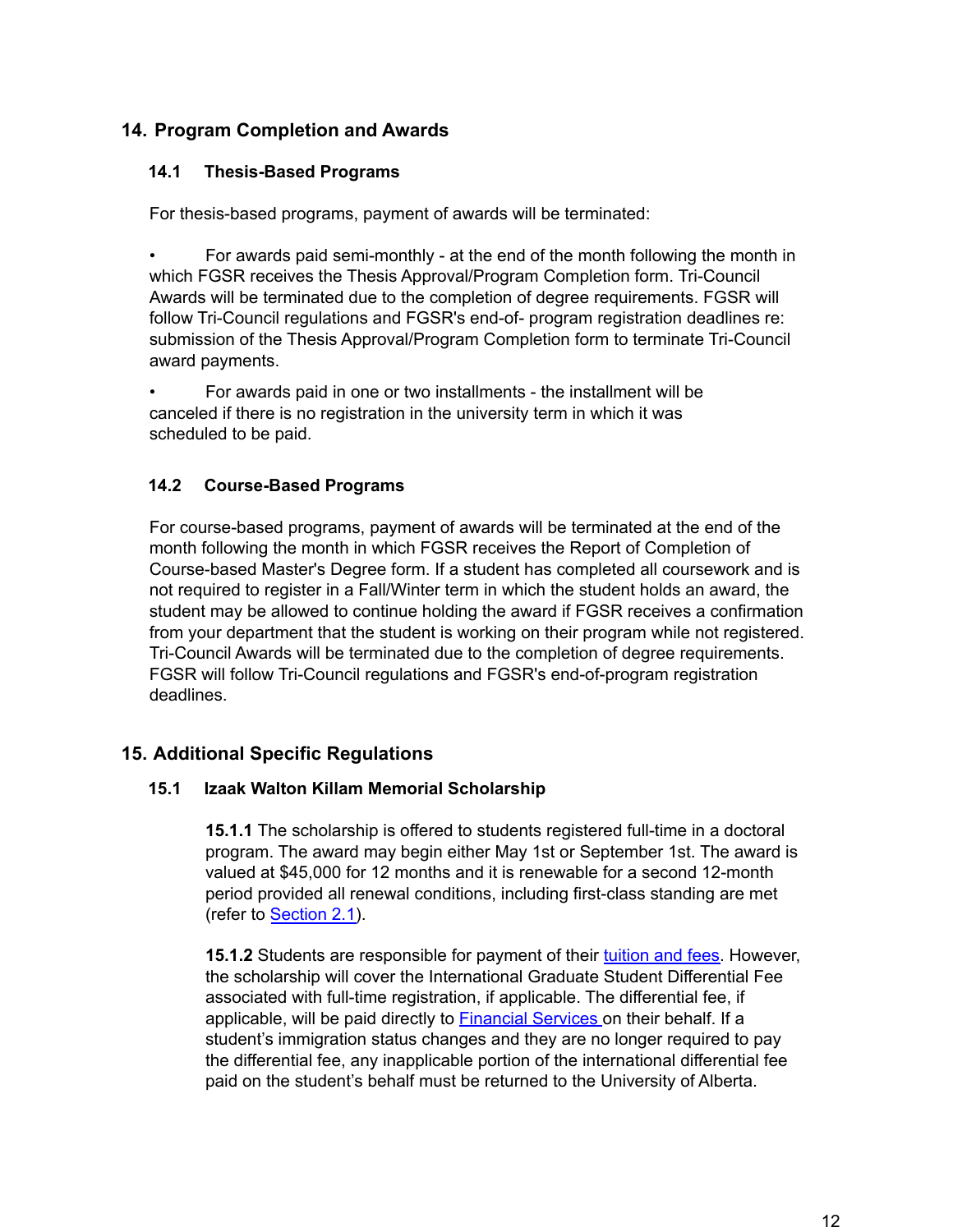**15.1.3** A student may hold any number of University of Alberta awards concurrently with the Izaak Walton Killam Memorial Scholarship.

**15.1.4** If a student wins an external scholarship, the student is required to accept the external award, and to inform FGSR of their offer. The Izaak Walton Killam Memorial Scholarship might then become Honorary (see [Section](#page-5-0) 3 for details). The Honorary Killam Scholarship is renewable for a second year (subject to the conditions outlined in [Section](#page-8-1) 9), and the student must complete a renewal request online through the Awards GSMS Portal and submit it to the FGSR for a renewal to be activated (see [Section](#page-8-2) 9.1 for details). A full-value Killam Scholarship is available in the renewal year (subject to the conditions outlined in [Section](#page-8-1) 9) should the external award not be available for a second year.

**15.1.5** Before commencing the Killam Scholarship, a student may defer it for up to a maximum of one year, but only for reasons of maternity, child rearing, illness, or health-related family responsibilities. A student may not defer their award in order to take up another award, or to accept or hold employment, or to pursue studies other than those for which the student received funding. The student must request the deferral as soon as possible **but no later than one month after** the scheduled start date of the award. The student must be on an approved leave of absence from the program to be eligible for the deferral.

#### <span id="page-13-0"></span>**15.2 University of Alberta Graduate Recruitment Scholarship**

**15.2.1** The scholarship is offered to University of Alberta applicants who will be registered full-time in a thesis program after the offer of the award. The award commences in the first term of registration. The award value and duration vary. Additional program-specific conditions may also apply.

**15.2.2** Students are responsible for payment of their [tuition](https://www.ualberta.ca/graduate-studies/current-students/tuition-and-fees) and fees.

**15.2.3** Students are strongly encouraged to apply for a scholarship from one of the [Tri-Council](http://www.nserc-crsng.gc.ca/Students-Etudiants/CGSHarmonization-HarmonizationBESC_eng.asp) agencies (CIHR, NSERC, or SSHRC), if eligible. The expectation is that students will also apply for all other scholarships for which they are qualified during the duration of the Recruitment Scholarship.

**15.2.4** Students may hold any number of FGSR-administered University of Alberta awards concurrently with a Recruitment Scholarship.

**15.2.5** If a student wins an external or non-FGSR administered award, the student will retain the University of Alberta Recruitment Scholarship unless prohibited by non-FGSR external funding regulations.

#### <span id="page-13-1"></span>**15.3 Andrew Stewart Memorial Graduate Prize**

**15.3.1** This prize is valued at \$5,000 and is available to full-time doctoral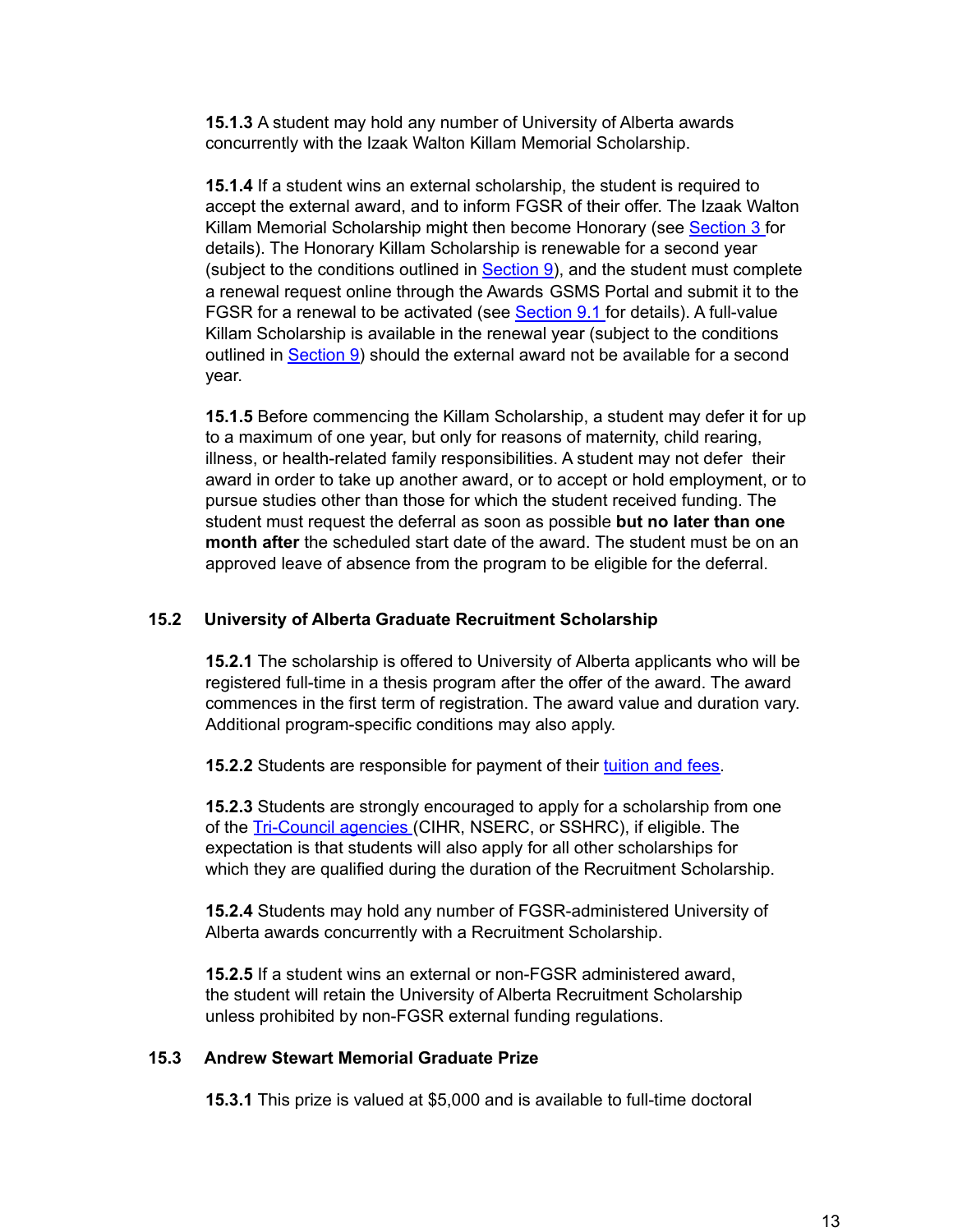students who have completed two or more years of their doctoral program and are actively engaged in thesis research at the time of the award offering.

**15.3.2** A student may hold any number of awards concurrently with an Andrew Stewart Memorial Graduate Prize.

#### <span id="page-14-0"></span>**15.4 University of Alberta Graduate Entrance Scholarship**

**15.4.1** The Graduate Entrance Scholarship is offered to University of Alberta applicants who will be registered full- time in a doctoral and master's degree program. The award is valued at \$17,500 for master's and \$21,000 for doctoral and it may commence September 1<sup>st</sup> or January 1<sup>st</sup>. The scholarship is not renewable.

**15.4.2** A student may hold any number of University of Alberta awards concurrently with this scholarship, however the student cannot hold the Tri-Council Top-up awards including the Walter H Johns Graduate Fellowship, the President's Doctoral Prize of Distinction, and the Graduate Entrance Scholarship tuition fees top up at the same time.

**15.4.3** If the student is awarded and accepts an external award, the student must inform FGSR about the external award offer. The University of Alberta Graduate Entrance Scholarship may become Honorary. If the tuition and fees are covered by another award, whether external or from University of Alberta, tuition and fees will not be covered by the Graduate Entrance Scholarship.

**15.4.4** This scholarship will also receive a top up amount applied directly to tuition and fees. Any tuition and fees above and beyond the top up are the responsibility of the student to pay.

#### <span id="page-14-1"></span>**15.5 Alberta Graduate Excellence Scholarship (AGES)**

**15.5.1** The Alberta Graduate Excellence Scholarships (AGES) recognize outstanding academic achievement of students pursuing graduate studies in Alberta. Students must be registered full time in a course-based Master's degree program or thesis-based Master's or Doctoral degree program, a Master's degree program or a graduate level credential program that can ladder into a Master's degree program, approved by the Minister of Advanced Education.

**15.5.2** The full-value of the AGES will be paid in one lump sum before March 31. Note that the payment schedule for this award differs from the standard schedule as outlined in [Section](#page-9-0) 10.

**15.5.3** Students are responsible for payment of your [tuition](https://www.ualberta.ca/graduate-studies/current-students/tuition-and-fees) and fees.

**15.5.4** Students may concurrently hold any number of University of Alberta awards with the AGES. This scholarship is not renewable, but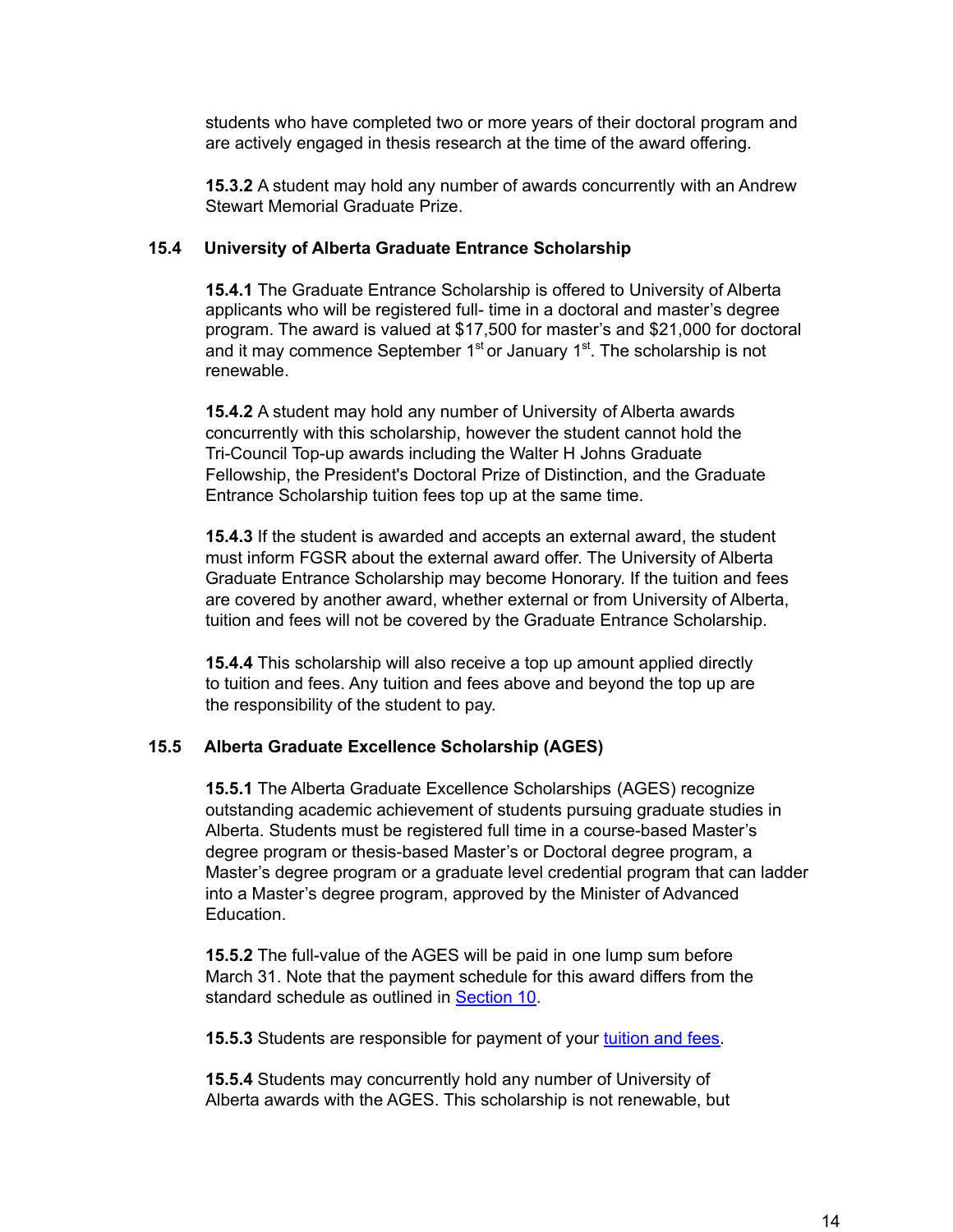the student's department may nominate the same student for a new award in each year during which the student meets the eligibility requirements.

**15.5.5** Indigenous students may apply for the AGES through the Faculty/Department that they reside in or directly to the FGSR. A student may only hold one AGES in a given academic year.

#### <span id="page-15-0"></span>**15.6 President's Doctoral Prize of Distinction (PDPD)**

**15.6.1** This prize is awarded to students registered full-time in a doctoral degree program who have won one or more of a specific list of external [doctoral-level](https://www.ualberta.ca/graduate-studies/awards-and-funding/scholarships/top-up-awards) [scholarships](https://www.ualberta.ca/graduate-studies/awards-and-funding/scholarships/top-up-awards). In 2022-23 the prize is valued at \$10,000 for the first year that the student holds the eligible external award. If there are subsequent years that a student holds the eligible external award, the PDPD has a value equal to that of the Walter H Johns Graduate Fellowship (see [Section](#page-15-1) 15.7).

**15.6.2** Students cannot receive PDPD payments in those terms in which they do not receive payments from their eligible external award.

**15.6.3** This prize is awarded automatically. No additional application is required.

**15.6.4** Students are responsible for payment of their tuition and fees, including the international differential fee, if applicable.

**15.6.5** Recipients of **eligible [scholarships](https://www.ualberta.ca/graduate-studies/awards-and-funding/scholarships/top-up-awards)** will be awarded the President's Doctoral Prize of Distinction (PDPD). Recipients of eligible NSERC, SSHRC, CIHR, Vanier, or Trudeau Foundation Awards should forward their Notification of Award, and their email accepting that award, 6 weeks in advance of their start date, to FGSR AwardServices via email at [grad.awards@ualberta.ca.](mailto:grad.awards@ualberta.ca)

**15.6.6** The PDPD will be paid upon receipt of the required external Acceptance Form(s). Refer to the external award's website for the external acceptance form.

**15.6.7** Renewal of the PDPD is contingent upon the successful renewal of the eligible scholarships. Refer to Section 9 for more information.

**15.6.8** As long as the student continues to hold the eligible external doctoral-level scholarship, the student can continue to receive payments beyond regular eligibility as identified in [Section](#page-5-1) 4.5.

**15.6.9** This funding is not guaranteed, and is subject to availability each year.

#### <span id="page-15-1"></span>**15.7 Walter H Johns (WHJ) Graduate Fellowship**

**15.7.1** This fellowship is awarded to students registered full-time in a